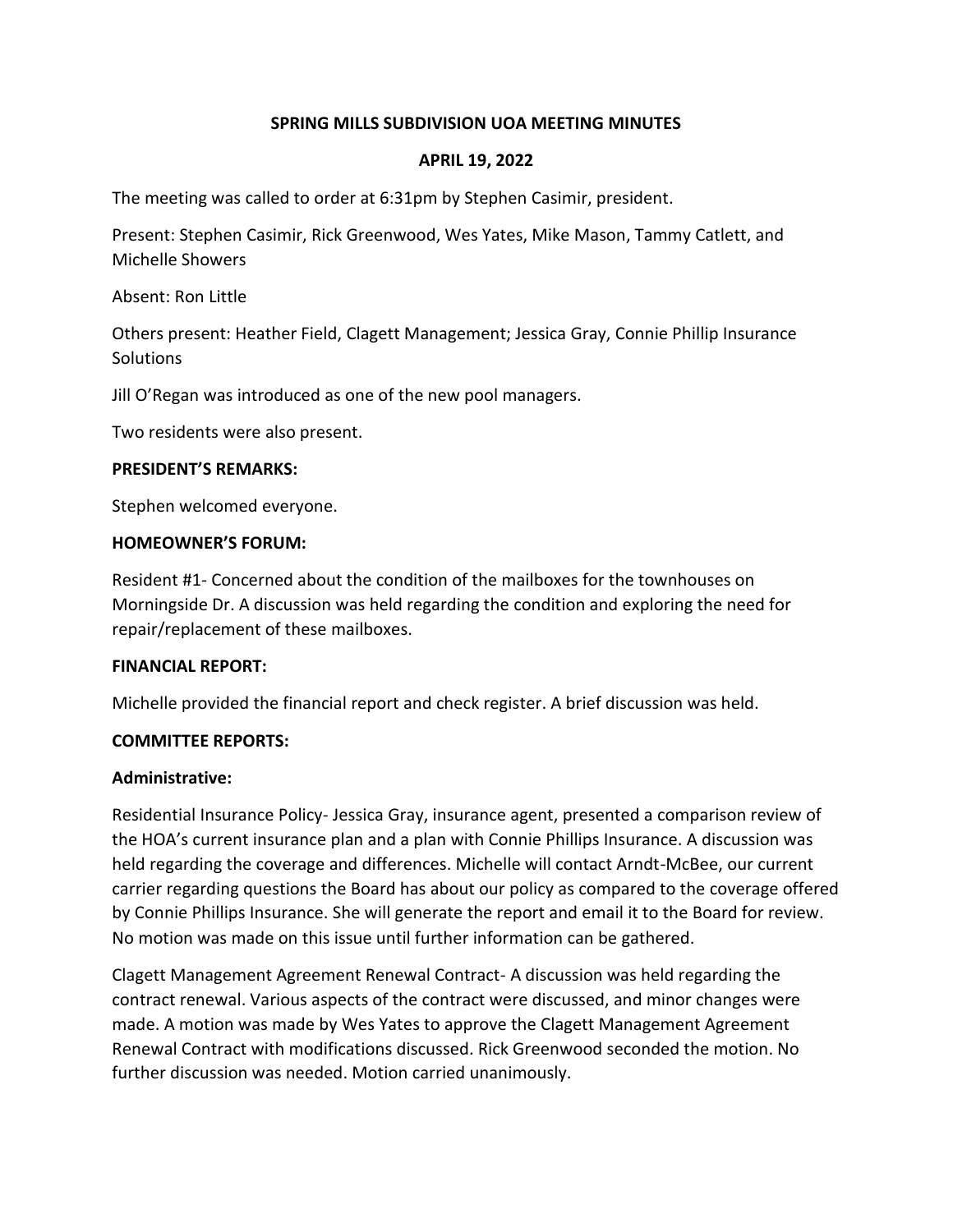Appointing Ron Little and Rick Greenwood to the Board starting May 1- Ron and Rick's current terms expire 30 Apr. They were the only nominations received for these vacancies. A motion was made by Wes Yates to appoint Ron and Rick. Mike Mason seconded the motion. No further discussion was needed. Motion carried unanimously.

Committee Charter Adoption Approval & Appointments to the Committee- Discussion was held regarding the document approval to appoint a committee to review and formulate revisions to the CC&Rs. The need for the charter and the purpose of the committee was also discussed. Michelle will send out an email soliciting residents to volunteer to be a part of this committee. After a lengthy discussion, Wes Yates made a motion to approve the Spring Mills HOA Amendment Committee Charter. Tammy Catlett, seconded the motion. No further discussion. Motion carried unanimously.

Amended & Reinstated Articles of Incorporation- A discussion was held regarding language changes, additions, and corrections. This will require 2/3 approval of the residents and will be sent out with the CC&Rs for vote.

Filling the vacant position on the Board- The Board decided to place an article will in the newsletter asking for anyone interested in the position to fill out a ballot with a short resume of your experience, etc. Michelle will also send out notification via email.

Clagett Web Portal- A discussion was held regarding the pros and cons of the portal. Michelle will send out access to the Clagett Portal to the Board Members for review before a decision will be made.

Minute Taker- Tammy agreed to continue to take the minutes for the meeting and Michelle will do so in her absence.

# **Architectural Control:**

Michelle reviewed the following requests-

47 Polygon Place- 4ft fence- approved

25 Colorado Court- Shed- disapproved

615 TJ Jackson- 4ft wood fence, forward of rear corners- disapproved

**Communication & Community Development:** Rick reported that the Easter Egg Hunt went well. He will be looking for music for the June 25 picnic.

**Compliance:** Michelle Showers provided a Compliance Log with outstanding violations.

**Roads & Grounds:** Due to time constraints, these issues will be tabled until the May meeting.

Playground Inspection- Michelle will have the inspection done and review the signs in the playground/park area to see if they say "Play at your own risk" or similar.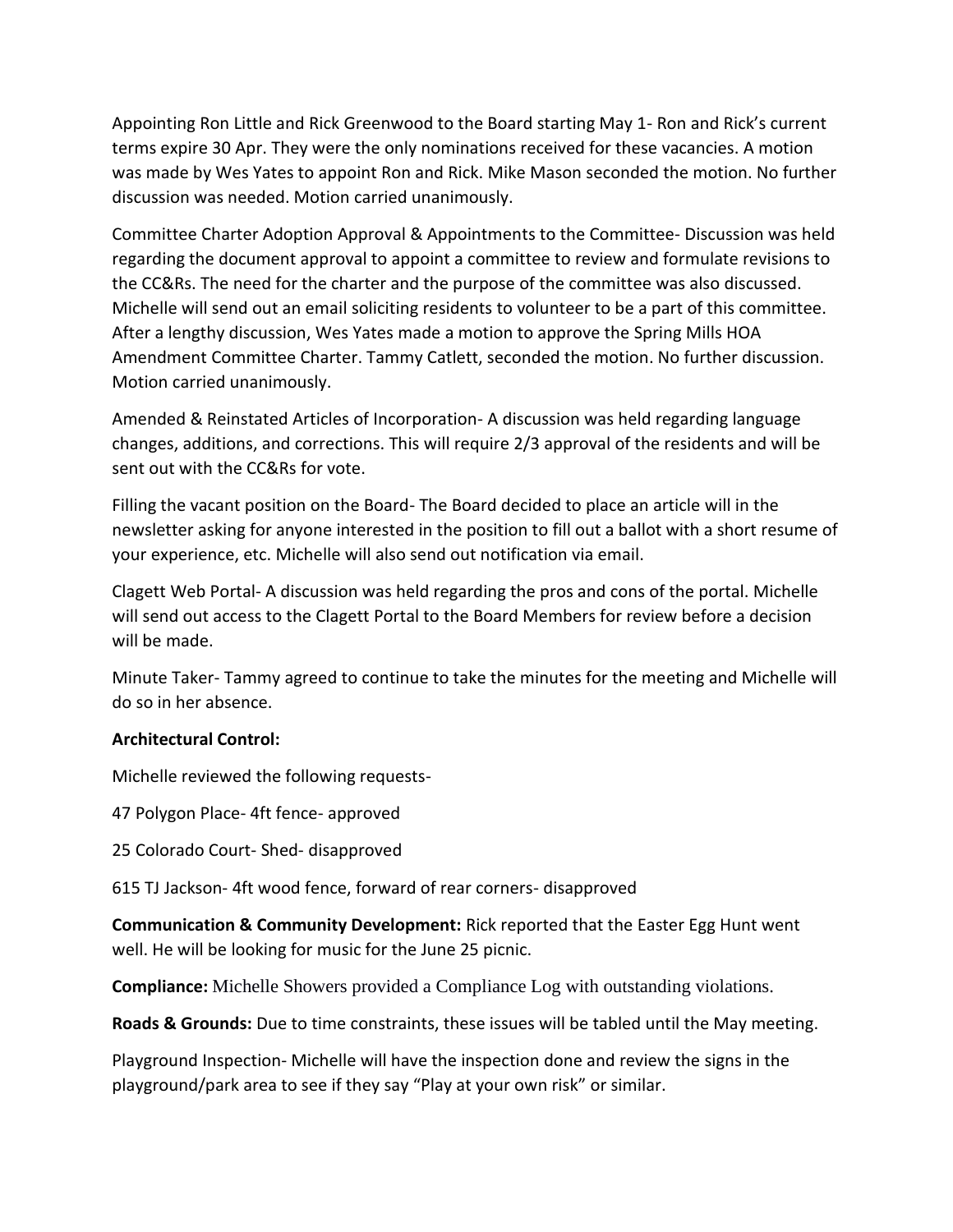**Park/Pool:** Tammy reported the pool opening process is underway. The ice cream man will be here for Memorial Day and the Kickoff summer picnic will be June 25 from 11am-2pm.

AED Estimate- The AED estimate for the pool was discussed. A motion was made by Wes Yates to approve the purchase of the AED. Mike Mason seconded it. No further discussion was needed. All were in favor. Therefore, approved.

## **Pending Items:**

- Storage Unit at the pool- POC: Tammy/Rick, ECD May 2022
- Concrete Repairs- POC: Michelle, ECD June 2022
- Tennis Court repairs- POC Michelle, ECD June 2022

## **New Business: None**

### **Newsletter**

Topics for the next Newsletter \*Article deadline- April 25, Publish/Mail-May 13

- President's message
- Manager's message
- Fun & Games
- Pool Opening
- Summer Events
- Frontier Project
- Friendly Reminders (mowing, trash, pets, etc)
- Spring Yard sale
- Commercial construction
- Amendments
- Last hardcopy of the newsletter- must opt in for hardcopy
- Park Article

**Next Board Meeting and Adjournment:** The next Board of Directors meeting is scheduled for Tuesday, May 17, 2022, at 6:30 pm at CenterPoint Bible Church

Wes made a motion to adjourn the meeting and Rick seconded it. The meeting was adjourned at 9:40 pm.

# **Motion Summary**

Wes Yates moved to approve the Clagett Management Agreement Renewal Contract with modifications discussed. Rick Greenwood Seconded. Motion carried unanimously.